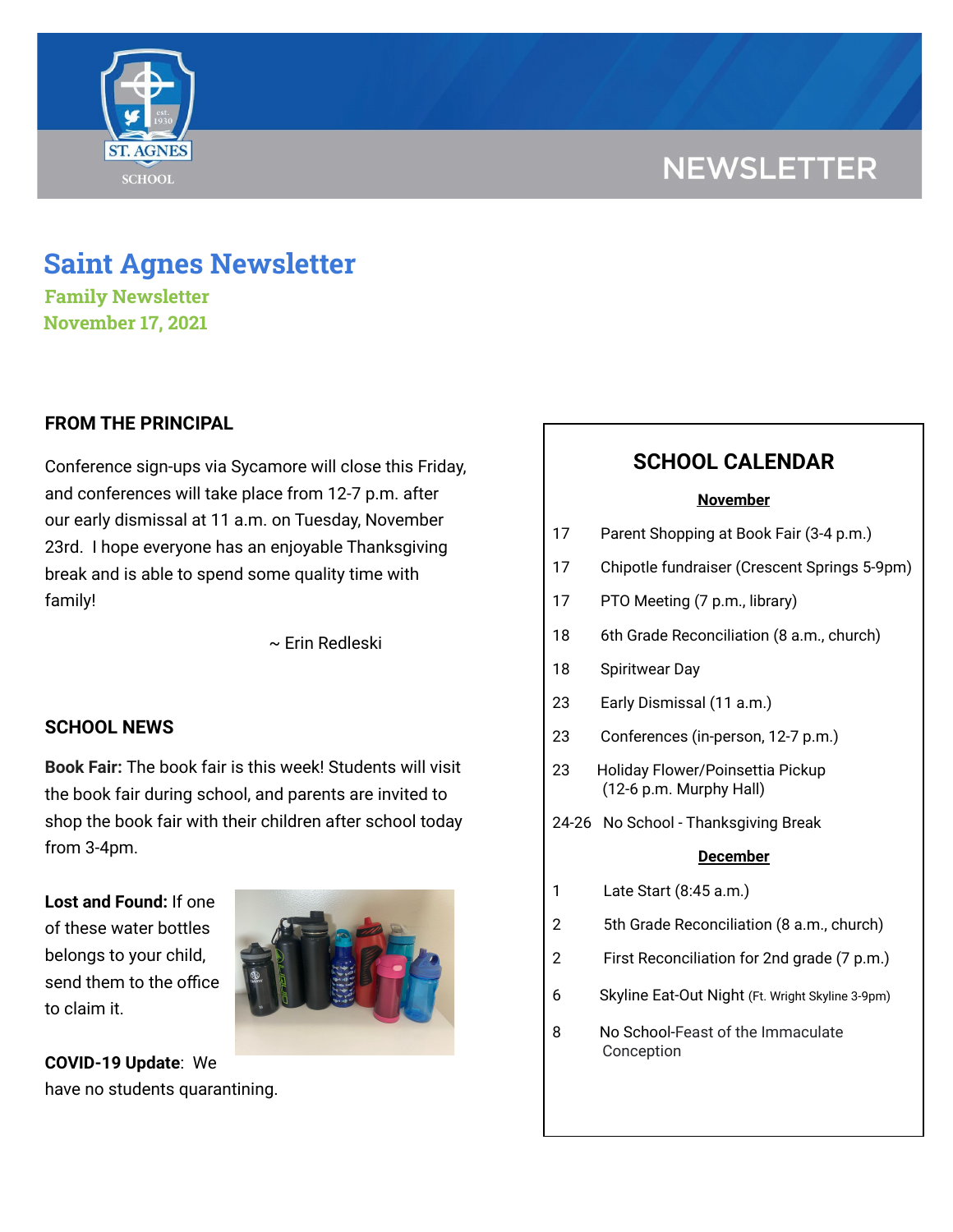### **PTO**

**PTO Meeting**: The next PTO meeting is today, Wednesday 11/17 at 7:00 pm in the school library. We will discuss recent and future events and ways parents can get involved. We are looking for volunteers for committees. We are also in need of a Vice President for the remainder of the school year. This person will transition into the President position next school year.

We will also have a virtual option for the meeting. If you would prefer to join that way the link is PTO <https://meet.google.com/esa-zoiy-azg>

If you have any questions about Saint Agnes PTO, how to get involved, or the open positions, please contact Amy Lantz 513-378-3602 or saintagnesschoolpto@gmail.com.

**Chipotle Night**: Tonight, Wednesday November 17th, from 5-9pm is our school Chipotle Fundraiser Night at the Buttermilk Pike location. Our school will receive 33% of proceeds for any order that mentions St. Agnes school. You can dine in, carry out and order online. When ordering online use the code TWGQHL9. (Steps for applying the online code: after building your order, you will need to input our code at the "Enter Promo Code" and click apply, then you will be prompted to enter your payment.) Join us at 525 Buttermilk Pike, Crescent Springs KY.

**PTO Holiday Plant Sale Delivery Day:** Pick up is next Tuesday, November 23rd! Just in time for you to deliver to friends and family as you see them over Thanksgiving! Your orders will be available for pick up in Murphy Hall starting at 12:00 pm / Noon. (Please do not come prior to that as we will be unloading and sorting orders all morning!) You can pick up the plants through 6 pm that day . If you cannot make this date, please contact Laura Mauller at 513-290-3503 to make arrangements! Thank you for your support of the PTO and school!

#### **PARISH**

**Advent 2021**: Fr. Trinity Knight will be leading prayer and Advent reflections at St Agnes on the Wednesdays of Advent. Fr. Knight will reflect on four elements of the manger scene – the manger itself, the Blessed Mother, Joseph, and Jesus. These Advent evenings will provide opportunities for Eucharistic Adoration and Confession, concluding with Benediction. Please come on December 1, 8, 15, and 22 from 7:00 – 8:00 pm in the Church to prepare to welcome Christ into your life this Christmas and allow Him to transform you more fully into the person He created you to be.

#### **Mission Statement of Saint Agnes School**

Saint Agnes School exists to provide excellence in Catholic education while inspiring and empowering our students to live the Gospel message of Jesus Christ. As compassionate and faithful Christians, we continue to pursue our spiritual journey, achieve our highest academic potential, and be stewards of the Catholic faith to others.